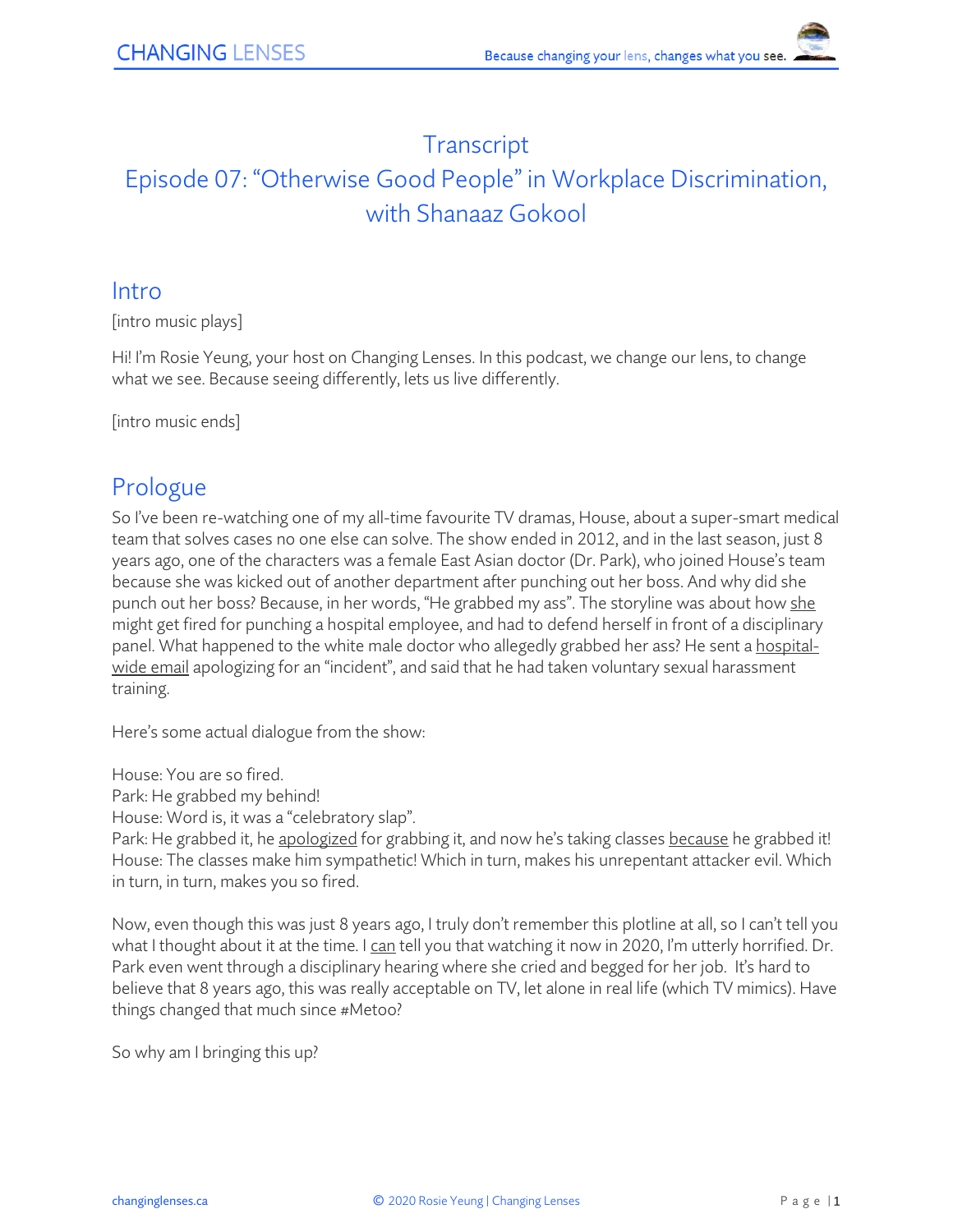Probably because I see similarities in the way other accusations of harassment, oppression, and discrimination are handled even in 2020.

Before #METOO, there were policies against sexual harassment – but how often were they enforced, or the victims (mostly women) believed? What did the victims have to go through to get their claims heard? Who did we not hear from, because the system made it too hard for them and their witnesses to come forward?

Before #BlackLivesMatters2020, how often did we attribute claims of racial discrimination to the claimant's "sensitivity" or "misunderstanding"? Before cell phones, how often were police exonerated in cases of police brutality?

Today's podcast guest is Shanaaz Gokool, a female, person of colour, former CEO of a human rights charity – who is now fighting for her own rights to be upheld.

The legal case is still ongoing, so we did not discuss the details, nor the legitimacy of either side's claim. And honestly – that's not the point of this podcast, nor what I want you to focus on.

What I heard from this woman, was a story of trauma, of powerlessness, of pain – the impacts of which go far beyond "just" being fired from a job. It's a story of how "Otherwise Good People" – people who would probably say they aren't racist, don't see colour, are being objective – end up contributing to the systemic problem when they don't take a stand.

I know, from my career as an HR professional, that when it comes to employee claims of wrongful anything – the employers are in the position of power. Power is not just about authority. It's about access to resources – which include lawyers, insurance, and money to pay for all that. It's about bystanders being too afraid of repercussions, to speak up for their colleague. It's about access to media and controlling public opinion.

In every corporate sexual harassment case, one woman had to come forward first. Imagine the courage that would take.

As you listen to Shanaaz's story – not just her own, but many others she's helping who are fighting their own anti-discrimination battles – I'd like you to be aware of your honest response. What are you thinking about the individual? About the company? What questions are you asking? What doubts do you have?

I hope that this episode changes your lens, to see what you can do to share power, and reduce discrimination.

One more thing – I apologize that the audio quality for this episode is not great. I appreciate your patience and understanding that this is a home-made podcast, and we work with whatever audio equipment we have! There is a transcript available, which you can find along with the shownotes on my website[, changinglenses.ca/podcast.](https://www.changinglenses.ca/podcast/)

Thank you for listening.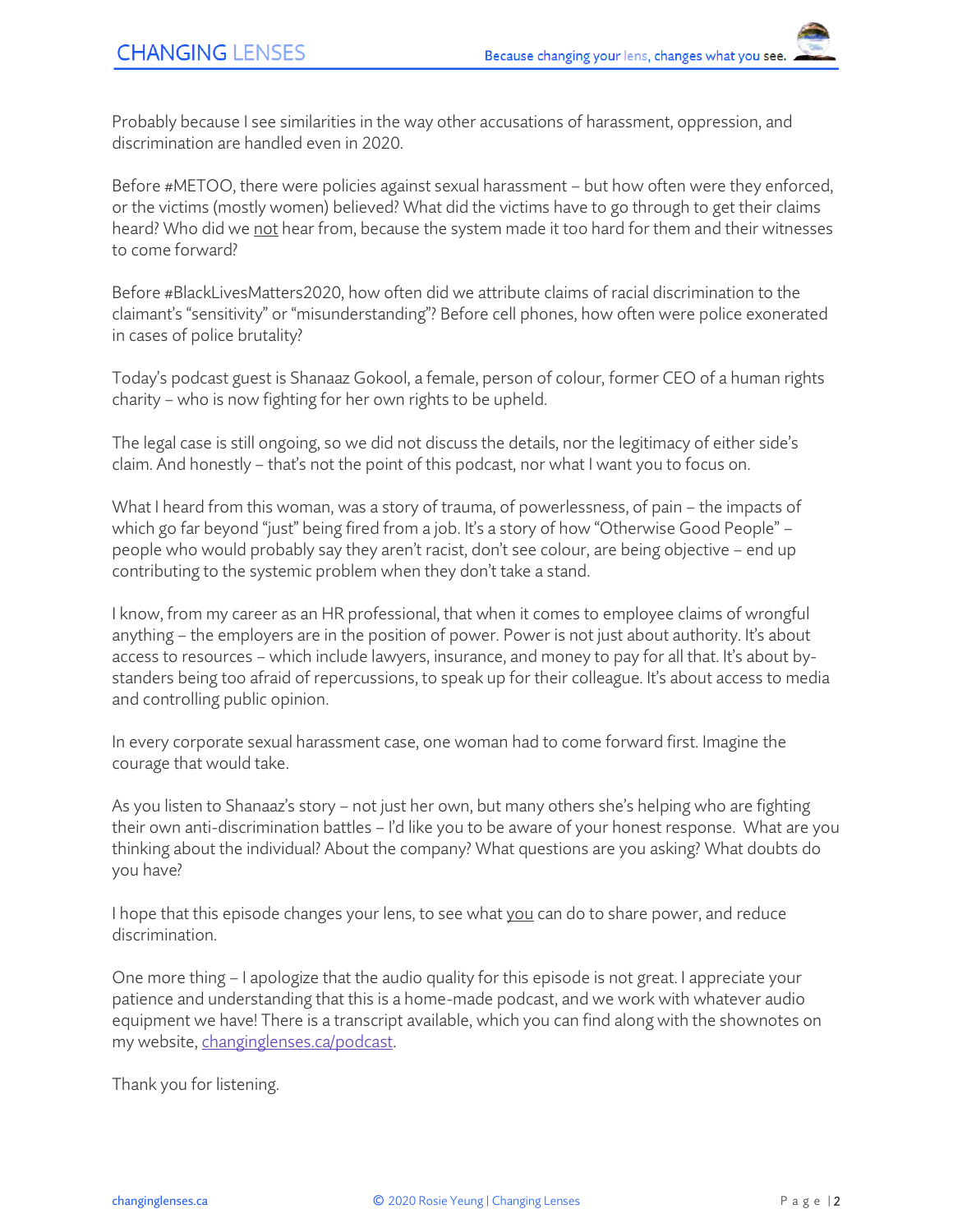#### Guest Welcome and Introduction

Rosie: Hello, I'm glad you joined us for this episode of changing lenses today. We'll be talking to Shanaaz Gokool, lifelong human rights activist and not-for-profit discrimination disruptor. She's also the former CEO of Dying with Dignity, with whom she's involved in an ongoing lawsuit for wrongful dismissal and systemic racism and discrimination.

Despite many obstacles Shanaaz and her team made significant advancements for assisted dying and end of life issues, including ushering in a new national movement. So Shanaaz, thank you for all that you do, and for being here with us today.

Shanaaz: Thank you Rosie for the kind introduction, and I'm really glad to be here and having this conversation with you.

Rosie: Awesome. I'm so excited. So today Shanaaz and I will be discussing a topic that I was personally challenged by. I think that by now, most of us are aware that racism, discrimination and exclusion do happen in Canadian workplaces. And it is pervasive, from the largest corporate business to government to charities and not-for-profits.

But what I did not believe was how bad it could get, going beyond unconscious bias and systemic discrimination, which is already bad enough, to levels equating to workplace harassment. That's all I'll say for now, because Shanaaz can describe it much better than I can. Suffice to say that there's definitely an aspect of our work environments that I don't think gets enough attention. And so I'm glad that Shanaaz is here today to help bring that to our awareness.

## Safe Space Commitment

But before we really dive into that conversation, there is something that I want to share with you and our guests on every episode. Some of what we discuss may be sensitive or challenging for us to say, and for you to hear. But I really want us to have an open and genuine conversation. One goal of Changing Lenses is to be a safe and brave space for these conversations, and for us to be our real selves. So I welcome you, our listener; and you Shanaaz; into this safe space. And I invite you to call me out if I say anything inappropriate or use the wrong terms.

Shanaaz: Well, Rosie, thank you for that. I really appreciate that. I'm sure your listeners do as well. And I also extended that invitation right back to you.

Rosie: Thanks for that as well, Shanaaz, I really appreciate that. And maybe actually on that, you know, that's kind of a great kickoff to hearing more about you and what your work is, but more importantly, why you got into it, why you think it's important and just kind of what you want us to know about this thing that we're not aware of right now.

Shanaaz: Sure. Well, there's a lot to dive into, so I'll try to summarize as best I can. But before I get into it, I think it's really important for your listeners to know, I'm not a lawyer, I'm not a human resources expert. I can't provide legal or HR advice. But I can provide insight into these issues, through my own lived experience, and as a human rights activist who's been deeply involved in a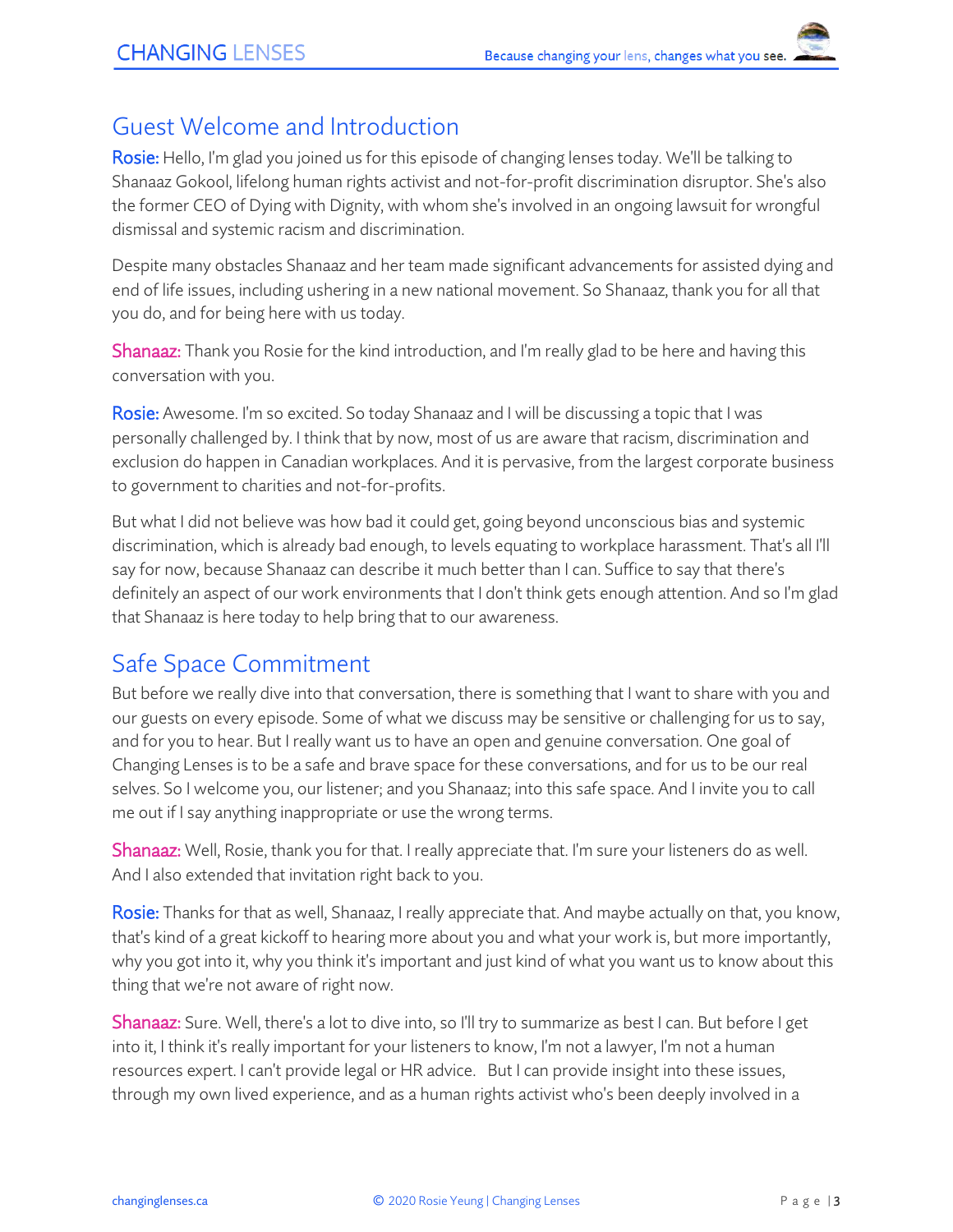number of court cases and national advocacy campaigns. And also as an emerging governance expert on issues of discrimination in the not-for-profit sector. And I think it would be helpful for your listeners to have just a brief summary about my experiences. And why they matter?

### Shanaaz's personal story of workplace discrimination

Because it's still in litigation, I can't say a whole lot. But in essence, last fall just a little over a year ago, I launched a wrongful dismissal and systemic racism discrimination lawsuit against my former employer, Dying with Dignity Canada. In doing so, and I did not know this going into this until I started researching more, I became the first immigrant, Canadian, woman of color, and former CEO, to blow the whistle on systemic discrimination that I experienced in my workplace.

And it's important to note here that, of course I'm not the first executive in the non-profit sector to have experienced this. I'm not the first CEO who may have filed a similar lawsuit. But I am the first Canadian CEO in the sector to go public with the lawsuit and my claims. And a lot of it has to do with the costs of speaking publicly. The costs are just too high.

And you know, for me, I think one of the most painful ironies is that when I've worked on advocacy for medical assistance and dying, all of these issues engaged section 15 of the Canadian Charter of Rights and Freedoms. Section 15 is the equality clause and the right not to be discriminated. The human rights framework that I bring to assisted dying put us on the map nationally and internationally on end of life issues and the right to have a medically assisted death in our country and in other places. And I still wasn't treated equitably.

And what I see from that as sort of a stark contrast. One minute you can be celebrated for your advocacy and calling out discrimination. And then the next, you could find yourself out in the cold precisely because you raised issues of systemic discrimination that you were experiencing. As a former CEO and someone with a significant international media profile, the precariousness is surprising.

## Other Canadian workplace discrimination stories

And so I spoke out about my experiences because I wanted to make a difference. And I didn't know, last year, what that would look like. And in February of this year, I read about another woman's experience, and it was Chelsea Rhodes. And she, back in 2011 with Engineers Without Borders experienced sexual harassment and began speaking out publicly in late 2018.

So I reached out to her, we met online and that conversation was game changing for me in a lot of ways. She'd done some research on engineers without borders. These issues are rampant, sexual harassment, racism, homophobia, transphobia. And even though our stories were different, there were many similarities in terms of the actions of our former employers and the impacts on us. And so it really helps me to see that while individuals' stories are different, it doesn't really matter who you are in the organization. You could be the intern, you could be entry-level, you could be executive. We can all become targets of discrimination.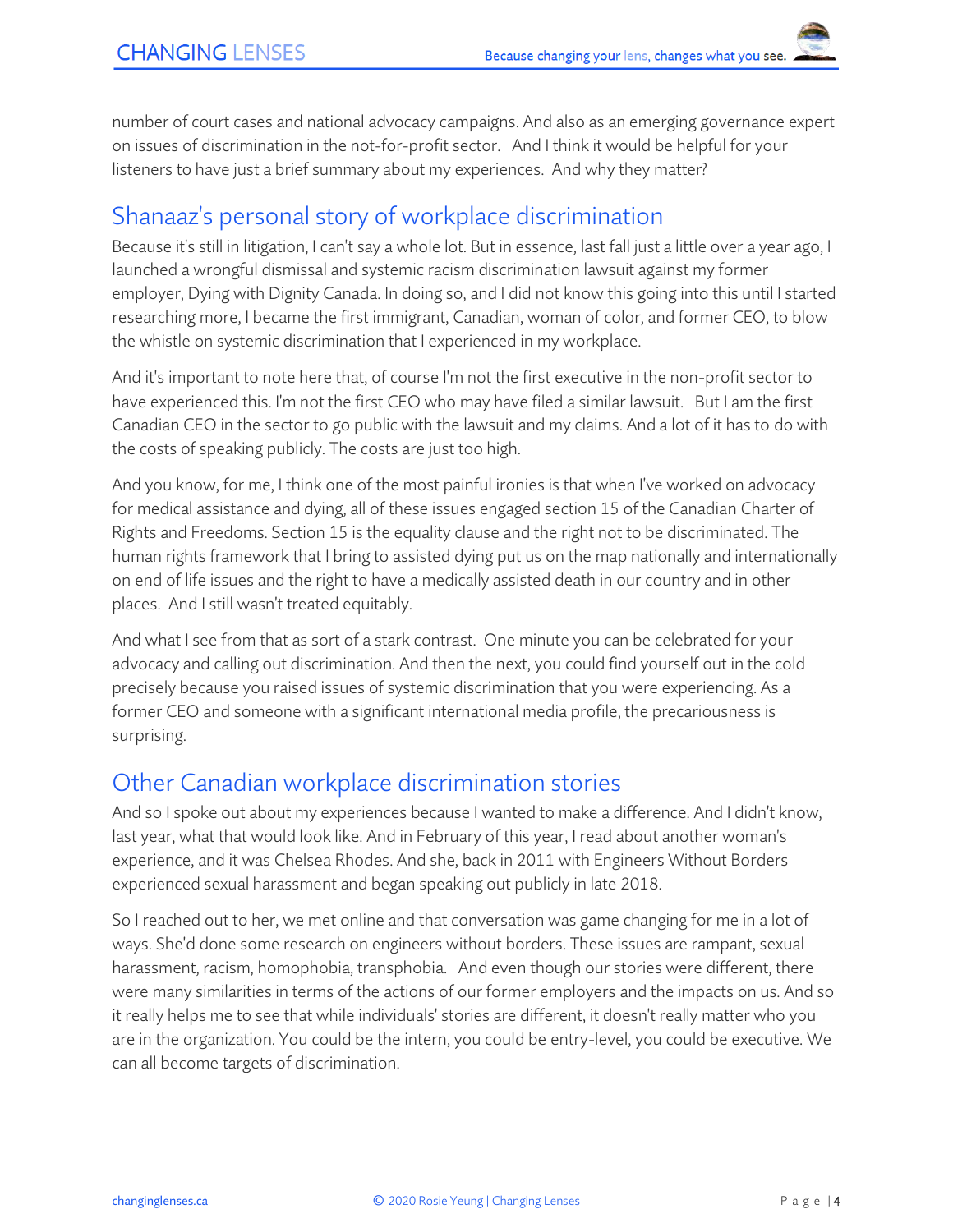And that inspired me to start reaching out to others, in the non-profit sector, who had also spoken publicly and who would speak with me. And what's really interesting about this is that this was all before the end of May and the murder of George Floyd. Before that it was maybe 15 of us in the entire country that had spoken out about protecting human rights grounds and how we were discriminated against publicly either through a combination of speaking publicly launching a human rights complaint, or a lawsuit. Very, very few of us.

But then after the end of May and after the murder of George Ford, I felt the ground shift underneath my feet. And I think a lot of people felt that same way. And now we see all of these stories emerging in the non-profit sector and also in other sectors. And so I knew these issues were rampant, and now this has been confirmed through all the media stories. And also with all of the many people who shared their stories directly with me.

But while all this was happening, I started thinking. What if you were a single mom in Toronto, and you earn \$55,000, and you hit the wall of discrimination? Who's going to be there to help you? And so while I continue to look for a new professional role, I'm also in the process of launching a new nonprofit that will focus on advocacy work to expose and dismantle all of the places that discrimination can hide in the workplace. And really importantly, to support people who find themselves up against that wall of discrimination. So I hope in the coming weeks, that there will be some announcements, with a new website and what our work is going to be.

You know, when I first raised these issues internally at Dying with Dignity, I had no idea this is where I was going to be today. And it just shows sometimes how traumatic experiences, combined with your professional expertise, can chart a whole new course that you had no idea you'd be on. And that course of action may help so many other people.

Rosie: Shanaaz, I'm listening to you. And just holding everything that you're saying, in a sacred place kind of. I haven't been through what you've been through, but I can imagine the pain and the trauma. And I honor your bravery and vulnerability, for not just being here on this podcast and saying this, but for all that you've been doing. So, thank you for standing up as a woman of color, a CEO, and a pioneer in work for people who want assisted dying and, yeah, I just want to honor that and hold that kind of space for a moment.

**Shanaaz:** Thank you, Rosie. That means a lot to me. I think that I recognized when I started asking myself that question about the single mother in Toronto, I have a, still a lot of privilege. I have a significant network of support with family friends. And for me, it was the right and responsible thing to do when you have that kind of privilege, because people are coming forward. People with far less privileged than me. People who are risking, a lot of long-lasting consequences in your life and your career. I think that we need people to speak up. We need people who are witnessing, to engage in their privilege as well.

And so, I think that for a lot of us who do speak up it's because we want to make a difference, we want to let other people know that they're not alone, but we also want to feel less alone.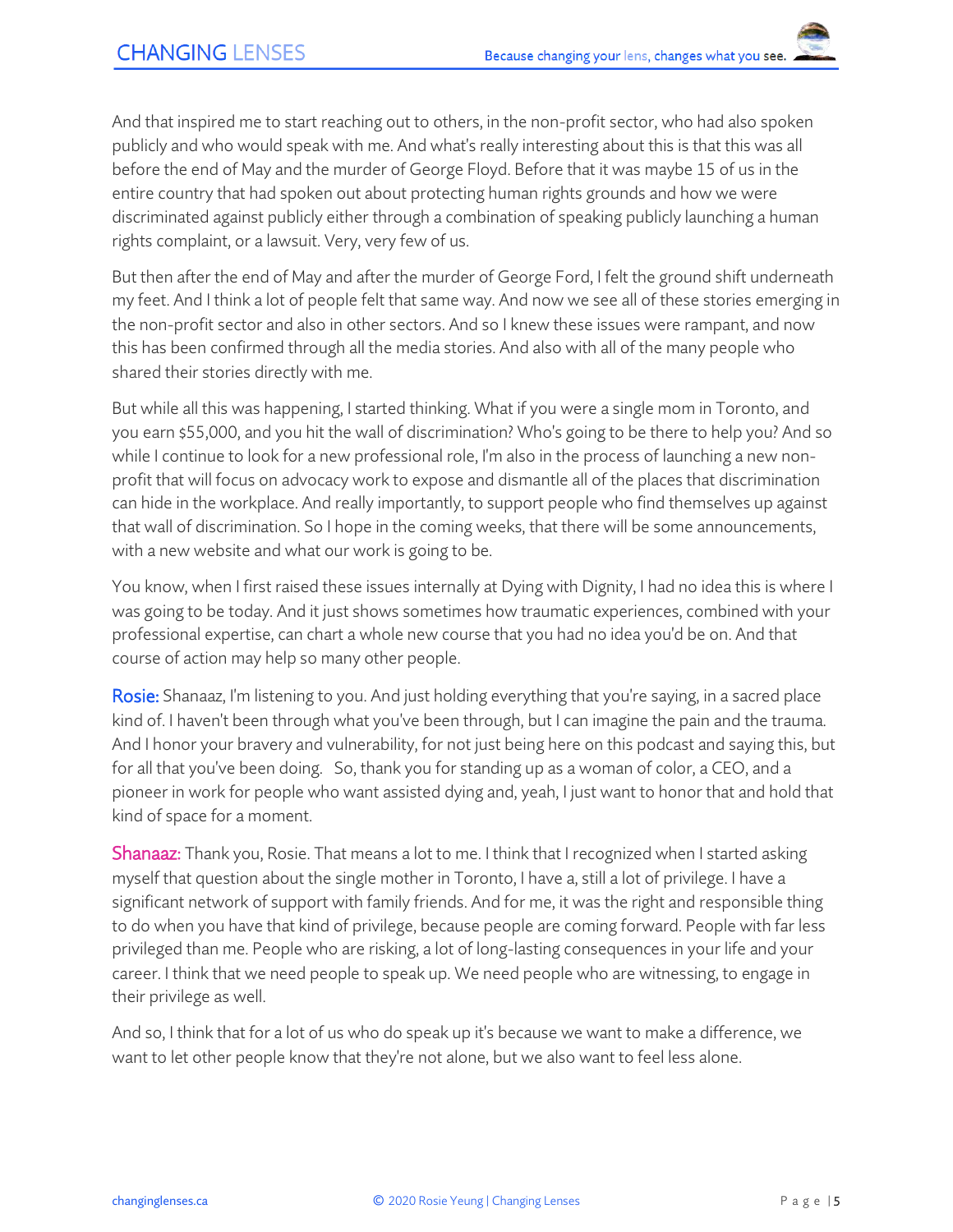Rosie: Absolutely. And respecting that for both legal reasons and emotional reasons, I don't want you to you have to reveal or talk too much about your own circumstances. But are there perhaps some examples you could tell us to help us understand the depth of the reality or the wideness of that reality of these are some things that are happening in real life that we may not be aware of.

## Failing to share power, leads to failure of governance

Shanaaz: Yeah. And I think that the best positioning to sort of really understand these issues, whether it's in the not for profit sector, like how can this happen? How does this happen in the corporate sector? And the unifying theme in these different sectors and in all of the different stories that I've heard it's about power. And the access or a lack of access to power.

And what was seen in the not-for-profit sector in particular is a concentration of power in supposedly what is the governance practices. But that is where this breaks down, this is an abject failure of governance and of leadership, because what I'm really saying is that it's an abject failure to share power.

And I think that it needed this heightened moment or this, you know, months long pandemic. Combined with the ongoing stories of Black, Indigenous, People of Colour in Canada, in the U.S., who are being violently attacked, in some cases killed by the police.

So you needed these elements to come together to sort of have all of this bubble over and for people to understand, because they're all about power and not having it. And then, you know, when I think about, overt and systemic racism, they rely on two key things.

### Two things necessary for racism

First, in order for racism and discrimination to continue, you need silence. Silence is very, very important. And the second is problematic because it puts people in what they think are awkward situations. We're talking about the good folks, the "otherwise good people", a friend of mine coined them as the "OGP".

The "Otherwise Good People" who won't stand up. Who won't speak up and who won't support the target of the discriminatory behavior. You know, I refused to be silent and in doing so, have now seen other people who are also speaking up because the acquiescence to silence means nothing is ever going to change, right. It's the acquiescence to the status quo.

Systemic discrimination makes a lot of good people, "Otherwise Good People", the "OGPs", the talented people I work with – members, donors, supporters of the organization – through no fault of their own, complicit in discriminatory behavior and practices. And that's how insidious this is.

You know, sometimes for some folks it's hard to spot systemic discrimination because people in Canada and in other places have largely believed for many, many decades that unless you're calling someone a racial slur, there is no discrimination. There is no racism. And so I think it's always important to understand that systemic racism and discrimination, it can be written into laws or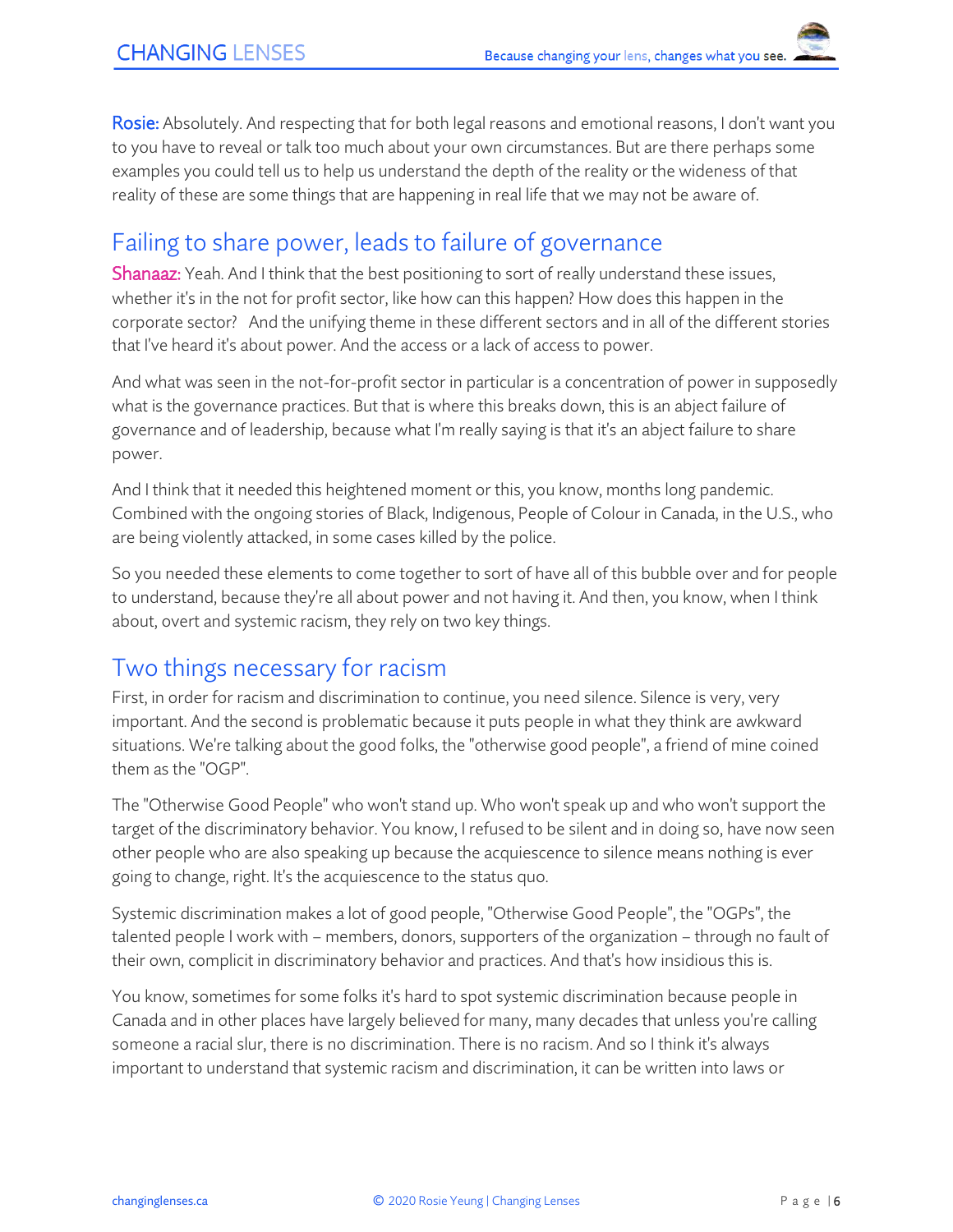regulations that may significantly disadvantage one group, or advantage another group. But it's also part of societal and social norms that really haven't been challenged.

And when it comes to the person, systemic could mean that there's been a pattern of behavior, over a period of time towards a particular person, and that the behavior and the impacts of it, may be unconscious to the perpetrators of that behavior. And so we hear the expression of unconscious bias. Which to be clear is only unconscious until it becomes conscious. And it is no longer unconscious. And after that point, you know, people, organizations, institutions, they can no longer hide under the cover of unconscious bias. That's when your actions are intentional.

And that is so important as a country. We're no longer in a state of unconscious bias about systemic racism and discrimination. It has been "conscious-fied", if that is a word, since the beginning of late spring and the beginning of the summer. And then the question is, well what do we do now?

Rosie: There's a lot there. I just keep nodding my head at what you're saying. And that phrase, the otherwise good people really hits home with me. I hope it hits home with a lot of you who are listening too, because I think that's probably 99% of the population. Most of us, I think, would say we're good people. And we might even say, well, we would never tolerate racism and discrimination if it happened in front of us, but we do. Like the other term you used, complicity, is very true, right? Because when either we deny it, or remain ignorant in front of it, or kind of question it - I'll probably get in trouble for saying this or making this comparison, but it really does remind me of people in abusive relationships. Where the person in the abusive relationship may not even realize it, they're just so used to getting that kind of abuse. And then people around them are like, well, if they're not complaining, then maybe it's okay.

Or, well, it's not my business. You know, we don't know what kind of relationship they have, so maybe it's okay. And I don't want to interfere in somebody else's work or business. But that really makes me think of the Otherwise Good People in the workplace, right? Where there might be stuff going on. Maybe we don't recognize it. Maybe we do, or maybe we just feel uncomfortable.

Let's give people the benefit of doubt. Like maybe people truly thought this was okay, but it's not okay. Can you give us an example of something that often falls into that bucket of the Otherwise Good People don't end up saying anything. But it is a human rights violation. It is discrimination. It's something that should be stopped.

### When "Otherwise Good People" try to be neutral

Shanaaz: I'm going to give you a very personal example and it's probably not a fair one in some ways, because of the position that I had at Dying with Dignity. But I think it's very illustrative. So when I went public last fall with the lawsuit, and as someone that was recognized internationally and nationally on these issues - not a single leader in this space, not one, came out in support of me. Not a single person said, "Oh, we find these allegations deeply troubling. We remain very committed to ensuring better access for medical assistance and dying. We're very focused on that." There was only one leader of an organization that spoke out in my defense publicly.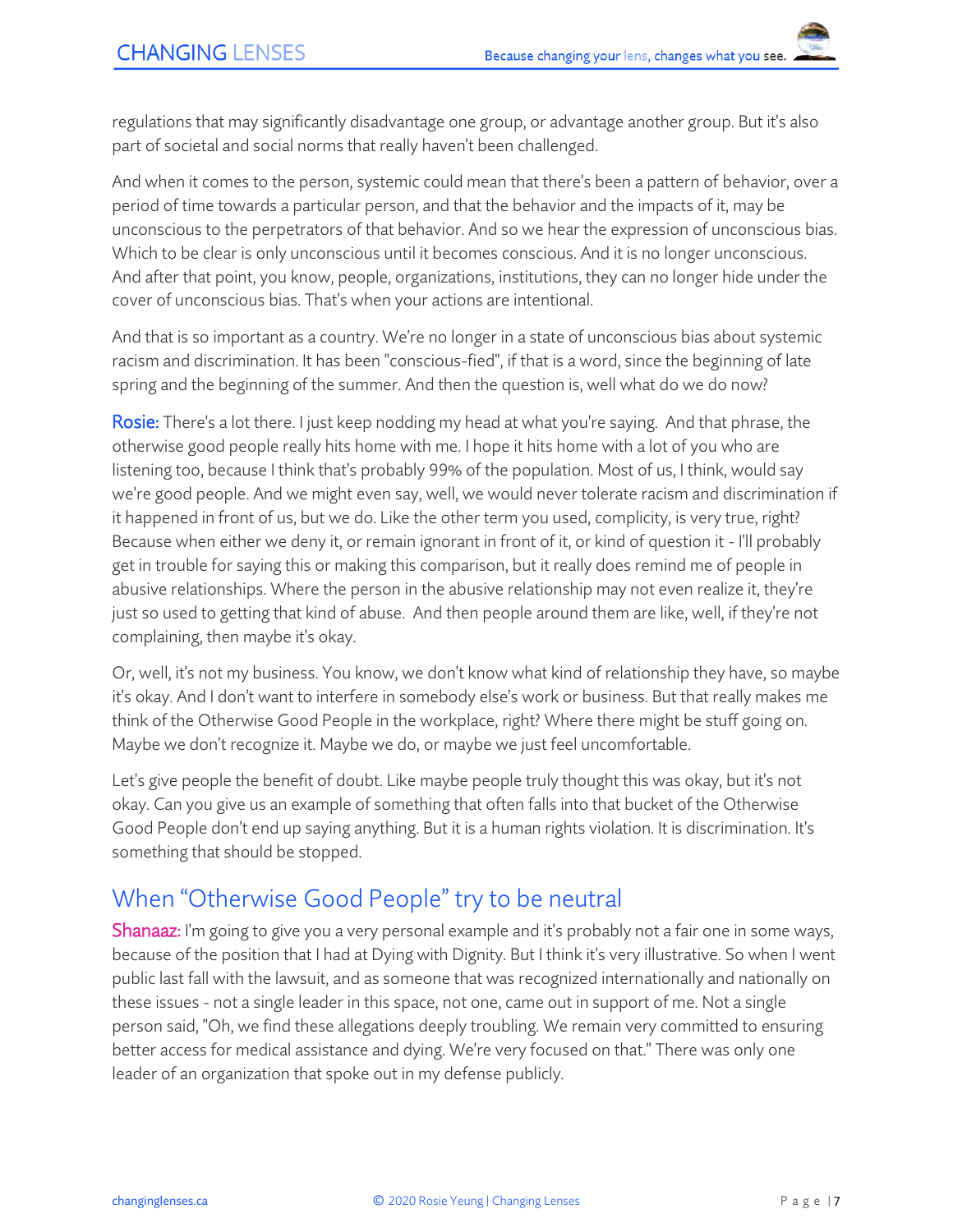And that was really hurtful for me. You know, that's the opportunity where you have to step up and at least acknowledge that something has happened. We don't know all the details, but you can at least acknowledge it, but nobody would.

And then in late, early February, I was invited to speak at the largest, most influential assisted dying conference in the country. And arguably in North America. And so I received that invitation. People knew, the lawsuit was public by then, there were two stories in the Globe and Mail. And I was invited because I'm a subject matter expert.

And so I was really excited because when I was fired, I never had an opportunity. One, to say goodbye to so many people; and two, to thank them. For their work, helping me to become a better and more informed advocate on these issues. So I thought okay this is great! And then four days later, the invitation was revoked.

#### Rosie: No!

Shanaaz: And yeah, that was crushing for me. And my body had a very visceral reaction and it just shut down. Three days in bed being very emotional and crying. I know that this happens when you hear stories. But I just didn't expect it to happen to me. And, the reason that I got was that, it's a total political decision. Some members of their planning committee felt that by having me on their stage, they were endorsing my litigation. While at the same time, they were accepting sponsorship from Dying with Dignity Canada. And so by their own logic, they were telling me that they had endorsed them. That's your logic. That's what you're telling me.

#### Rosie: Yep.

**Shanaaz:** And these are people I know. They know me. I've spoken at this conference every year since its inception. And you don't invite a subject matter expert because I called out discrimination? Which has nothing to do with the conference other than I'm an expert in calling out discrimination on assisted dying? So that was really shocking, but I didn't realize until after May, that my mind finally caught up to my body. My body was telling me you didn't lose a job. You lost a career.

And you know, those are some of the things that sometimes happen to people. Other people have other stories where they find themselves outside of the sector, that they have worked in for decades. And it's a crushing experience, but you learn. I have this sort of thing that I say, you learn so much going through these things. You learn a lot about yourself. And you'll learn a lot about other people. And sometimes you wish you could unlearn the things you've learned about other people, but you can't, and they become part of how you are informed to navigate and move forward in the future. That the otherwise good people can turn their back on you.

Rosie: And Shanaaz, you said as part of this that you realized you hadn't just lost a job, you lost a career. In and of itself, that's already a lot, but what I'm hearing is it goes actually even deeper than that. You lost a network, you lost friends, you lost colleagues, right? And these are otherwise good people who one day, you could call them up and they would pick up your call, and then now they won't. Without any real basis or evidence, either way.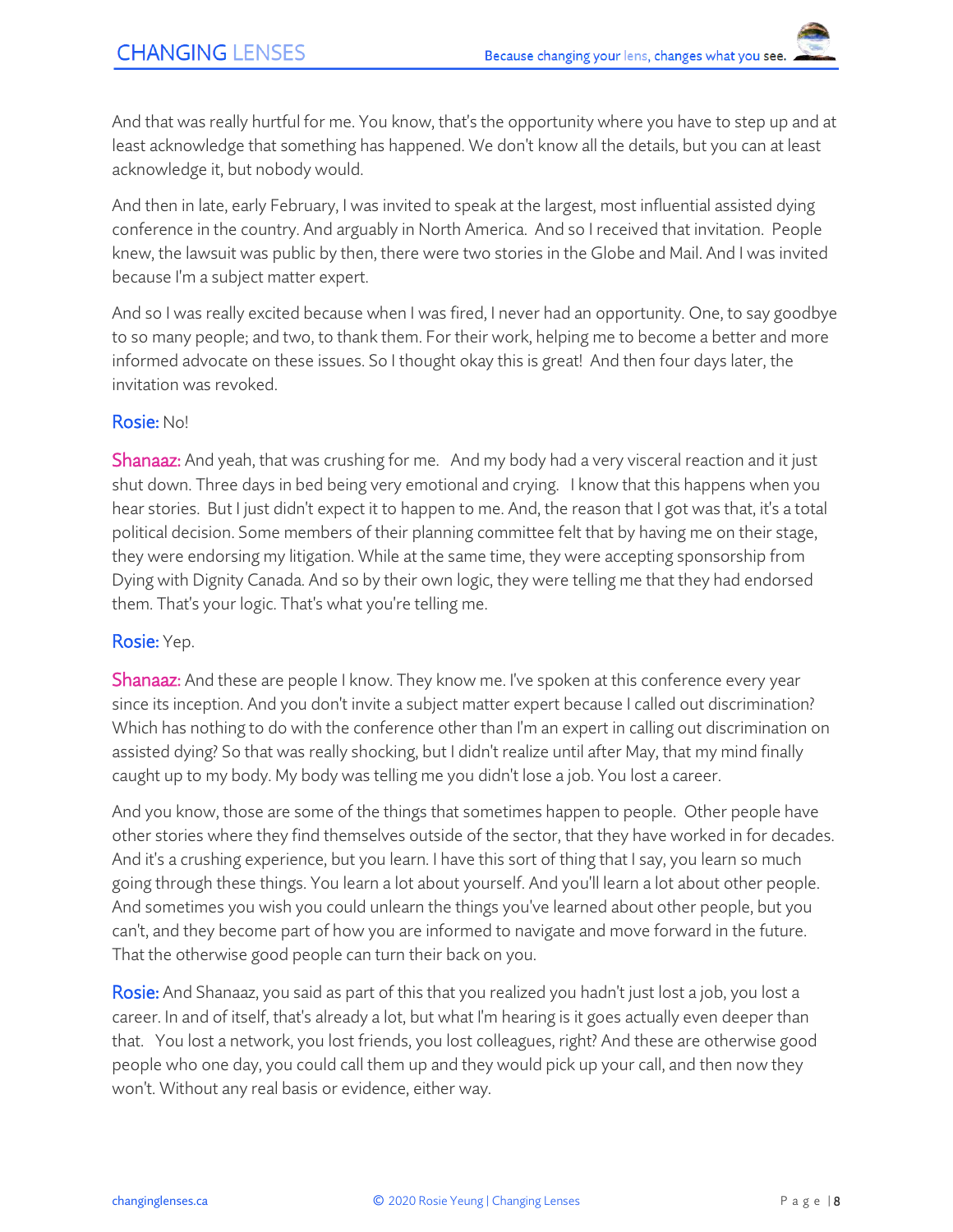So I feel what you're saying right now especially the, I thought you knew me. Right? Like whether or not you agree, whether or not you know all the details. We've personally interacted. Why would you now kind of cast me out or marginalize me further? Potentially out of fear? Like I, yeah. I can understand it, but I can't condone it.

#### It's the Board of Directors' responsibility, not just HR's

Shanaaz: Yeah. I think, you know, I go back to power and relationships to power. And so there's been a tendency, in the not-for-profit sector in particular, to look at these issues on protected human rights grounds, which includes bullying and harassment - to sort of put them in some little package, called human resources. But these are matters of governance.

And so I think that when we put them into the package of just human resources - which yes, it is part of that - there is a narrative that comes out that says, that's he said, she said. It's the same things we've heard before #Metoo, right? You know, all these issues. That's a, he said, she said. When black men and women were being arrested and killed and murdered by police officers, that's a he said, they said. And then we had something called cell phones. And we had video cameras, and we have email and we have evidence.

And I think that, it's hard for people to understand these issues, except to marginalize them and make it into some sort of personality conflict. When actually these are issues about power. They're systemic. So when we understand that these are systemic, these are about failures of governance.

And then they spill over into the public space. And then, you know, you see these stories and then you hear, Boards on different organizations were shocked, "we had no idea". It's not true! You do know. These issues have been raised. In some cases staff members have gone, as I did, directly to my Board to say, "Hello, there's this looming large issue here." You can't say you're shocked or you're surprised afterwards. You had that.

And unfortunately, the what happens next part is consistent in so many of these stories. Either, you know, the person who's raised these complaints find themselves escorted out the door through a firing like I did, or they find themselves exhausted, marginalized, and targeted out. They quit. You know, it's just too hard. They're going to work around that. They're going to leave. They're going to go quietly someplace else where, you know, there's this hope that maybe you won't experience it, but I can guarantee you someone's going to experience it. Because it's just such prevalent and pervasive problem throughout our sector.

That's why these stories have gone public. It's because people have left. And they go public because they want to make a difference, but they also care about their former colleagues, and what they might be experiencing, knowing what they experienced themselves.

So it's complex, but it's not rocket science. There are ways to address them structurally in the organization. I mean, organizations have a fiduciary duty, there are legal responsibilities to put that in your by-laws, because your by-laws and your articles of incorporation, your, your -

Rosie: The legal stuff. [laughs]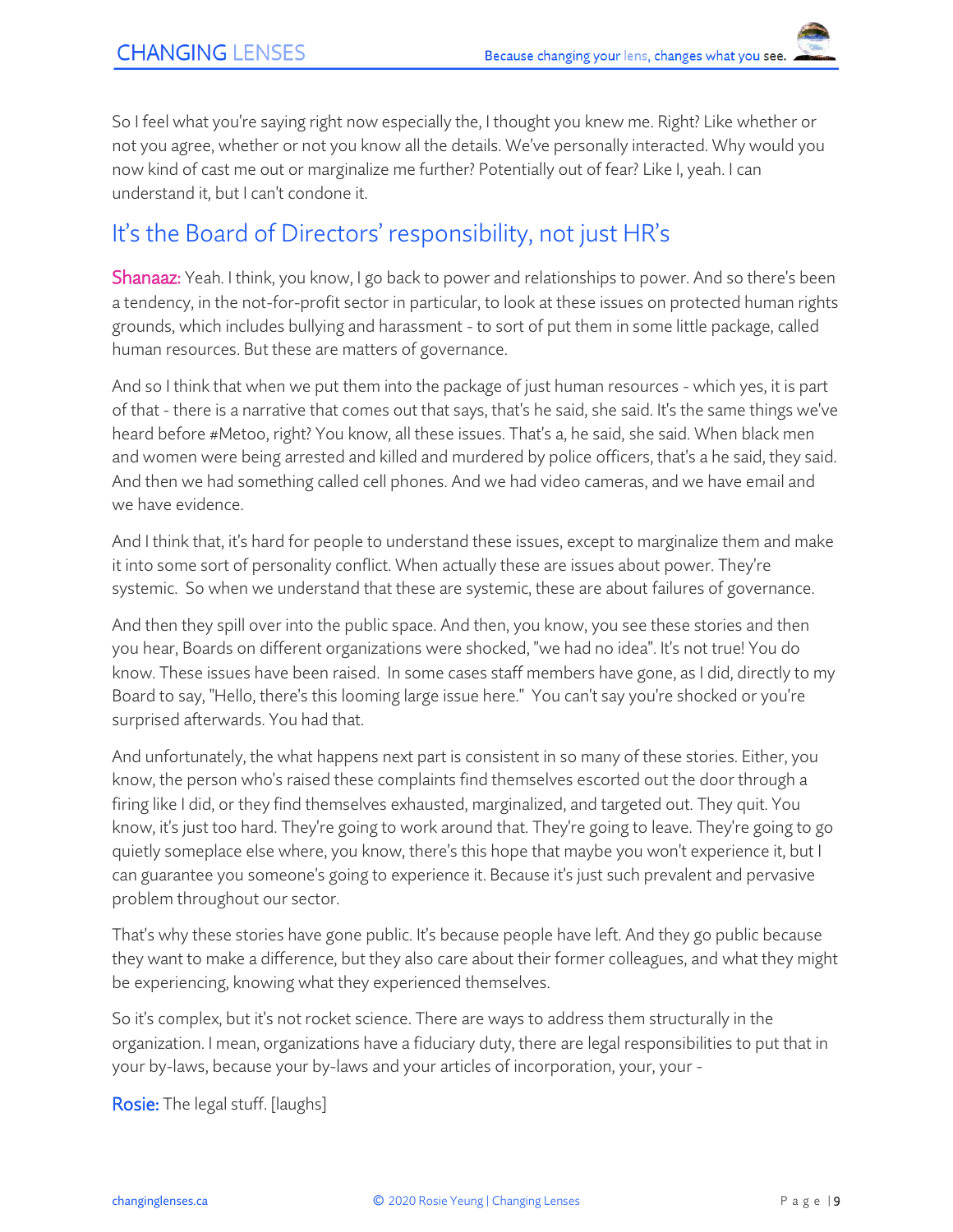Shanaaz: Yeah, the legal stuff. Those are your governing documents. Those are the documents that your membership, your staff, you as Board Directors, as donors, that's where you go to for accountability. And if it's not included in the by-laws, cause it's just a human resources issue, you're failing your fiduciary duties. You're failing your legal responsibilities. You're failing your people and the people that your organization is supposed to support. And so how do we want to, embed and discuss power?

And I think that, shuffling away these issues into human resources matters is a cover. It's an apology. "Oh, no, we can't talk about that. You know, there's all sorts of confidentiality." The people that want to talk about it are waiving their confidentiality. They want to have these discussions, but it's a way of ensuring that power isn't fully shared and vested with other key internal and external stakeholders within the organization. And so I think that the root of this thing lies there.

Rosie: And something you mentioned early on. I keep smiling at an image I have now in my head, about the, now we have cell phones. And imagine if people use cell phones in the office. Well, now we're all at home, but if we were in the workplace. Imagine people used cell phones like we're now seeing on the street in the face of police brutality or at the grocery stores, you know, and filming things. I'm imagining employees walking around with cell phones filming the meeting or recording the audio of what people are saying. Or in the boardroom, you know, in the board meetings and having videos.

I wonder what we would see. And I wonder if those were then published, how many people would be like, "Oh, but that's just a culture fit issue". Or, "Oh no, that person, it's their style," or whatever. Like all these excuses, because we haven't seen what's really happening.

And then when people are trying to tell us, people who are the marginalized or the silenced, try to say it, then people aren't believing them. And I am a Board member, I've worked with many Boards, and Board Members want to make sure the policies are in place. So what I tend to hear a lot and I think I've said it myself is, "Oh, we have a policy for that." We have a workplace harassment policy, we have an anti- this policy. And we have a whole procedure. If someone wants to make a complaint, they can just do that. So if we don't have any of these complaints that go through the policy, we must be fine.

And I think it's pretty clear from what you're saying, it's not all fine. And actually these policies and practices don't necessarily work the way people think it does. So what do you want employers to know or Board Members to know, and do, and change that what you think maybe is working, isn't working. And here's the impact on your people. Here's the cost of what it would actually take for someone to speak out against something that was wrong.

### What Boards can do differently to address system discrimination

Shanaaz: Yeah. Good questions. I think just briefly, looking at the policies, the practices. That gap between like, here's what we have in the writing. Let's just assume we're talking about an organization that has stuff in writing. Many don't, right?

Rosie: True.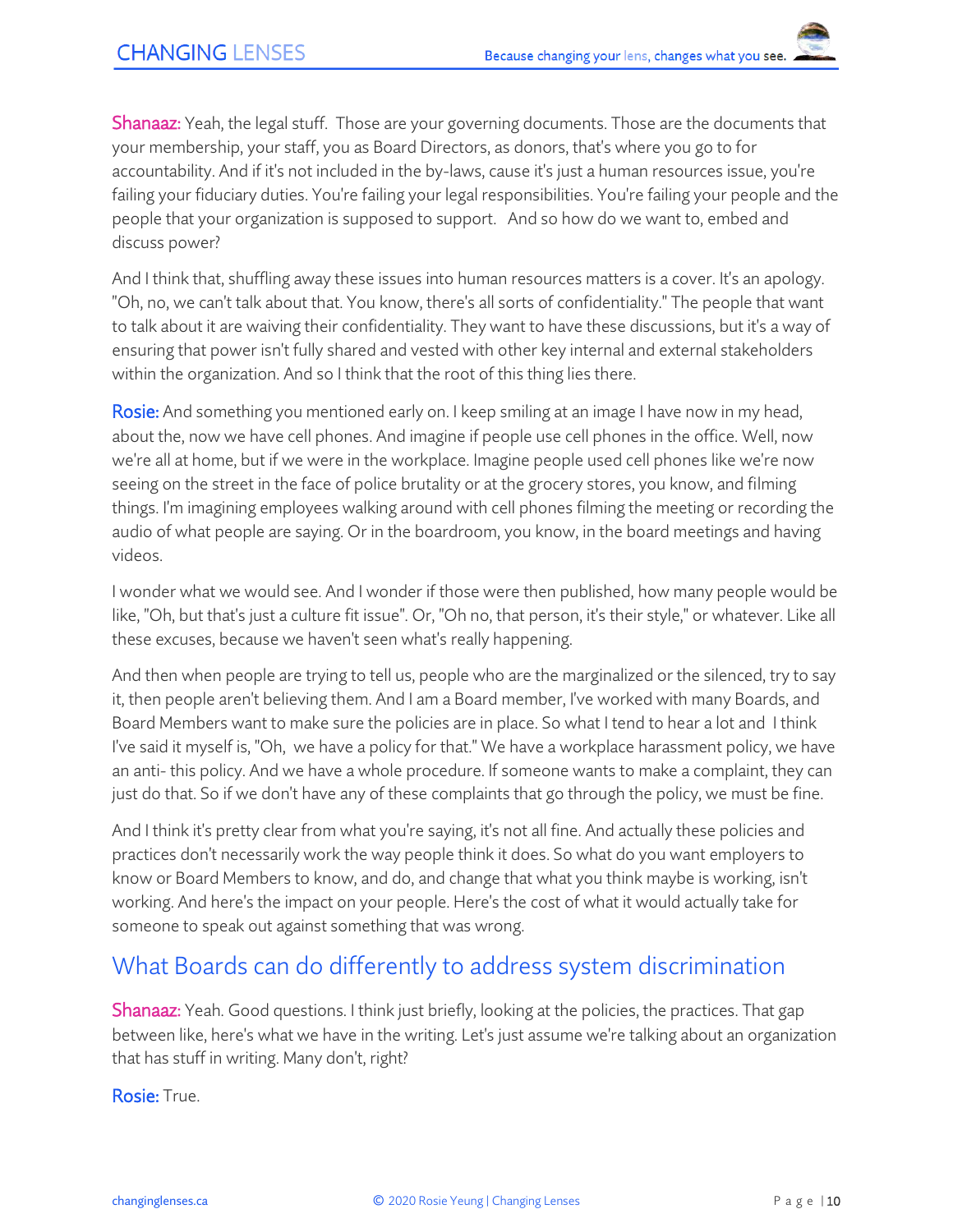Shanaaz: But let's just assume you have a policy. The space between the policy and the actual practice, that gap, that's the power gap, right? Like that's the we say one thing, and we do another thing. And while those people who were complaining about these things, they don't have access to power. So I think that's a good articulation, a very practical one, on how we can understand the practice when there are policies that exist, but practices that just don't align with the policy and don't align with the values and the mission of the organization.

And so if I was sitting in front of a group of directors, doesn't matter what sector it is. One thing I would say is, you have to properly and independently investigate these complaints on protected human rights grounds. You can't pass on it. You've got to do that in a meaningful way. You know, once again, committing to the organization's fiduciary duty by embedding the responsibility to protect people on protected human rights grounds in by-laws, and also outlining the grievances process.

I will tell directors, stop using confidentiality clauses and settlement agreements about issues about protected human rights grounds. In Canada we have a thing, it's called free speech. It's protected. And the one place that should absolutely be protected is when you're speaking up about protected human rights grounds.

So stop trying to silence people. If you had dealt with these matters internally in a proactive, compassionate, and a wise way, we wouldn't be in some of these situations that we see in so many stories now.

#### The kind of discrimination story we need right now

Here's what's missing from all of these stories. I want to see the story where an organization and staff of various backgrounds come out and say:

"You know, we had this issue in our organization five years ago. We had all of these systemic, discriminatory practices that we weren't fully conscious of. It was really hard and messy work. It's still really hard and messy. But, you know, here are our staff and they want to talk about their experiences, and that they're still here with us because they believed in our sincerity and our authenticity, to really address these concerns and not cause further harm.

That's the story that we need to hear. We need to hear stories of organizations and people who are doing this work to give the rest of us a template. That we can go to, and say, look, this organization over there, this is how they dealt with it. Wasn't perfect. But it seems to be a work in progress going in the right direction. And we don't see those stories because unfortunately there are far and few in between.

## Don't fire the people who are telling you what's wrong. LISTEN to them.

I know too many instances of people, staff people who spent time, thoughtfully articulating what they've experienced. Who've had suggestions on how can we possibly work through this. And who were dismissed and marginalized and either fired or left. And I just think, when people speak up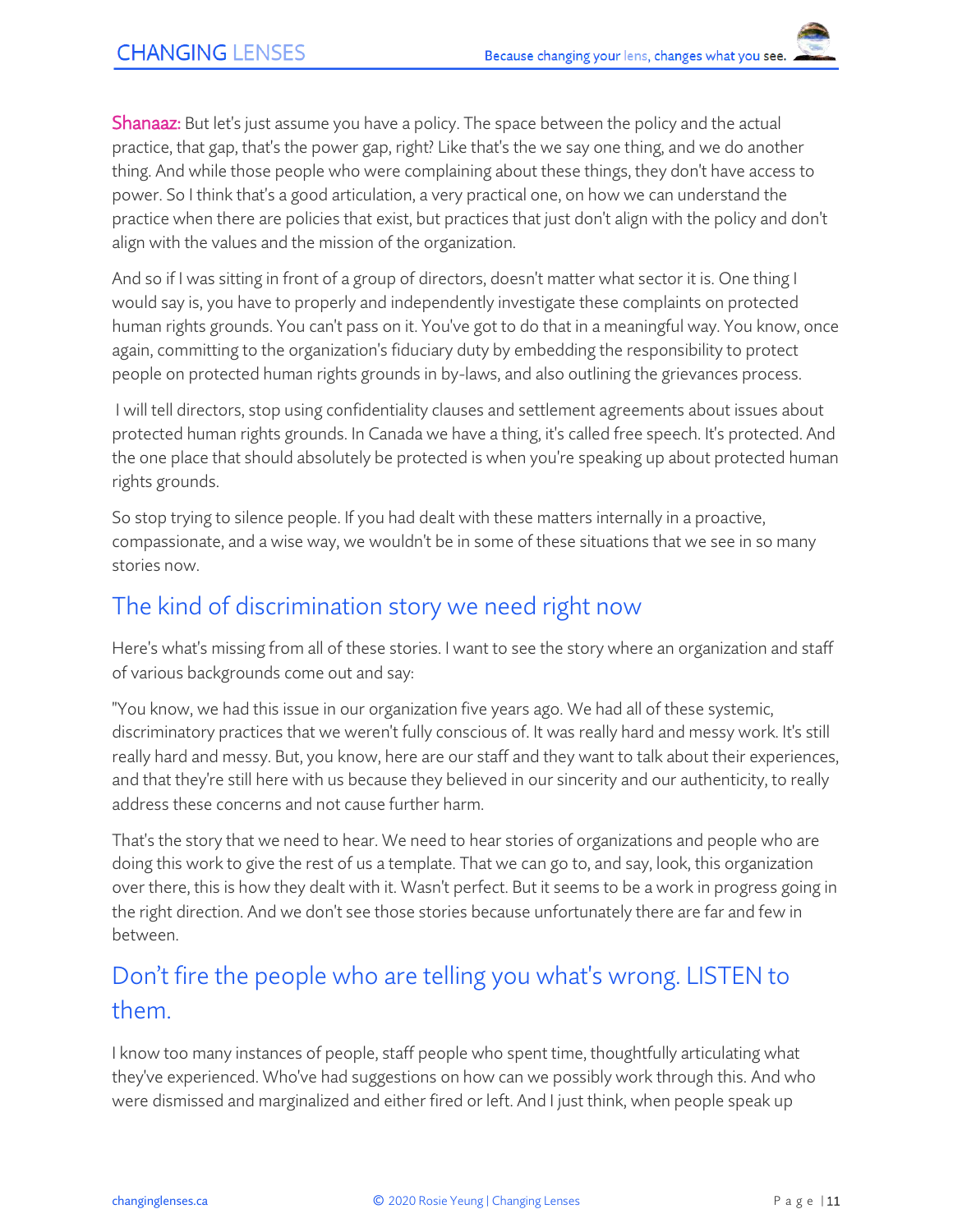internally, if organizations changed their lens, and saw these people - whether they're staff or volunteers who are raising these issues - not as troublemakers. Not as people who are entitled, whatever that means. Not as people who have poor performance, which likely is not always the case, but as, people whose voices of concerns, we need to champion.

Because whether all of what they've said is true, or this is how they feel, and that is true to them. People raise these issues because they care, because they're invested. Look at it from that lens, and then everything can shift. We can get a completely different range of options on how to address these issues.

Rosie: Yeah. And actually, you know, if you think about it, people pay for surveys because they're not getting enough feedback. So when people give us feedback, whether it's wanted or not, that's actually very, very valuable.

And when people give it to you for free. You could toss it out, I guess, if you want to, but you're getting it. And a lot of people don't even get that feedback. So yeah. People should be grateful, I think.

#### Shanaaz: Absolutely.

Rosie: And I agree with everything you were saying about what Board members and management should be doing to, frankly, protect their employees and to listen to their employees and how to deal with cases of human rights complaints or other that comes up in the workplace.

And to their credit, I think a lot of organizations do at least try for that, right? So it's not that the majority of organizations out there are bad. But the reality is that there will continue to be that power imbalance. And part of that power and balance is the amount of resources that organizations have, even charities, to pay for legal advice or things that will protect them and guard their liability. So, for people out there who are listening, who don't have that power. So the victims in this case, or people who aren't sure. Maybe I'm going through this and I don't know what I can do because I feel like I have no power. You're not giving legal advice, but any advice from your own experience that you would want to tell people that they can do for themselves?

### Three tips for victims of workplace discrimination

Shanaaz: Of course, I mean, and there are some things that people can certainly do. And I do want to say that sometimes these cases take a while to appear for the person, because they may have trouble sort of understanding what they're going through, whether it's systemic discrimination or not.

1) Validate with your colleagues. And so I think that, when people are going through this, a piece of advice I'd like to give people, is have those conversations with your colleagues. Maybe bystanders or who may also have experienced discriminatory behavior that you don't know about. If you see and witness something that you think is discriminatory, but you're not sure, go and talk to your colleague. Is this how they interpret it?

They might say "Yes, it was awful." And, "Oh, I didn't know." And there's some real allyship that can come from that. But they might say, "Actually, you know, the greater context in which this incident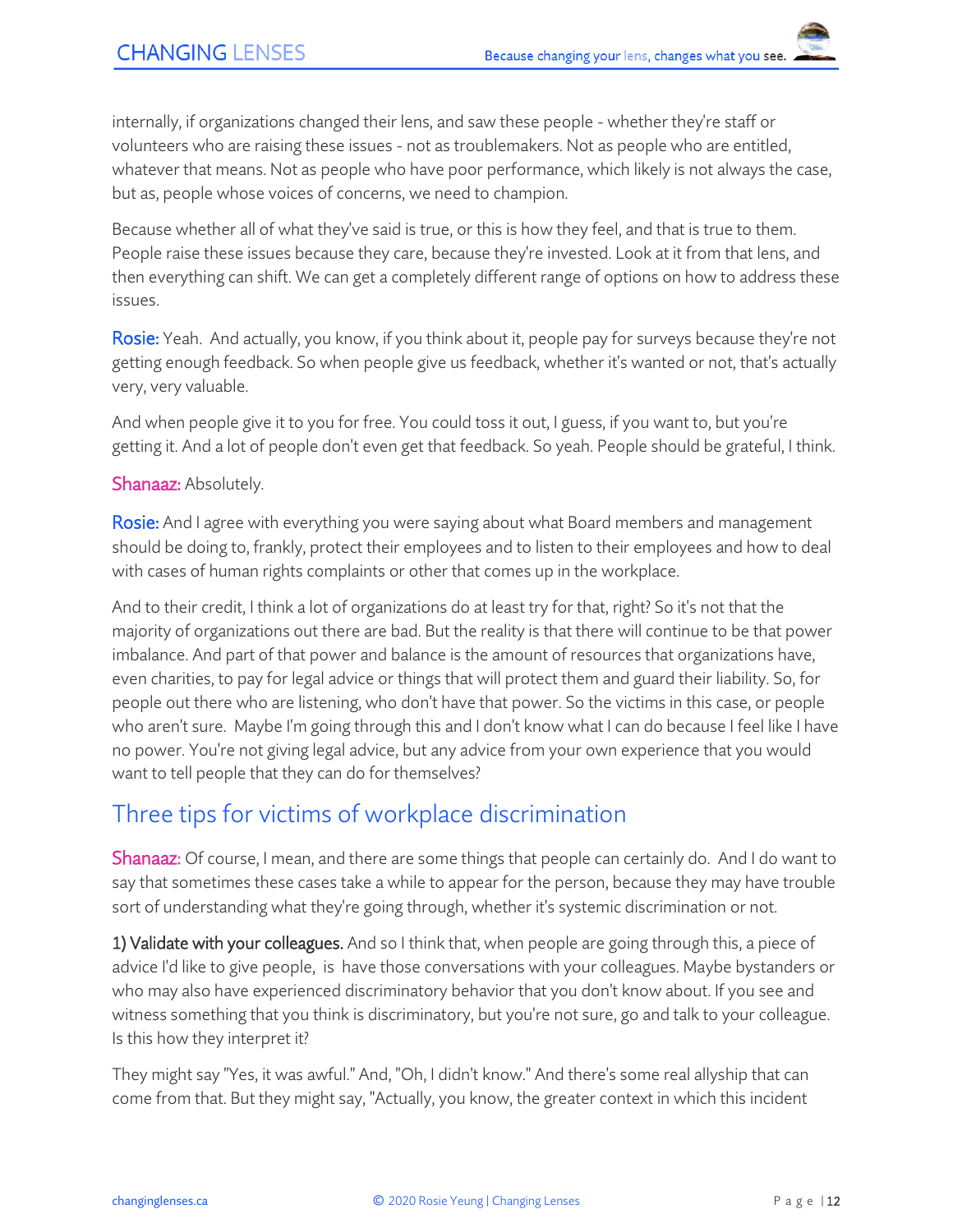happened is this thing." And "No, it's not really discriminatory behaviour. It's poor behaviour." Like you might find out through that conversation that it's not what you think it is. And so I think that those conversations can be awkward and they can be uncomfortable. But I think they're really important. And so even just sharing your story as a way of validation, is important.

2) You don't have to prove intention. And I think that one of the things that's really, really important for our listeners to know, has to do with intentionality. I mean, how can we prove that that's really systemic racism or discrimination? Like that that person, that they intended to do that. So unlike criminal cases, there is no requirement to prove intent that that person intended to discriminate. That's a very important distinction in the law. And the reason there isn't a requirement to prove intent, I think it's kind of funny, it's because we don't live in other people's heads. So we don't know whether they intended, but we can certainly look to words actions and behaviors.

And I think that one of the things that you just said triggered something in my brain. That when we look at systemic discrimination, and especially when we we're in that unconscious bias sort of state of things. That, you know, what is being said is not that you're bad people or that you're a racist or you're sexist. It's that your behavior, your actions, are racist, are sexist. Does that mean you as a whole person are? I don't know, I don't live in your head.

So I am less concerned about people that are responsible for these behaviors in their workplace. I'm very concerned about people who have been targets of discriminatory behavior and the impacts on them and their feelings about what has happened to them.

# [side note – if you're worried about appearing racist - It's not about you!]

And what I'm more concerned about is what we can actually see and measure and analyze. The words, the actions and the behaviour of a person, a group of people, the organization. That we can regulate, that we can make determinations about, whether those actions were discriminatory. It doesn't mean you as a whole person, is a discriminatory person. I don't know. And that's not what the focus should be.

And I think that when we look at it that way and we separate that yes, you're responsible for this behaviour. But you don't have to continue on with this behaviour. We're actually telling you that these are some of the things that your behaviour has resulted in. You have a choice! You have choices about who you want to be and how you want to deal with it. And I think that is a very important point.

And that's where so many organizations fail. They interpret what has been said in these complaints as some sort of determination of who they are as a whole person. No!

And you know what, it's not about you! It's about the impacts on the person who's going through this thing who's telling you. It's about them! Listen to them, be present with them, meet them where they are. Do the things as an organization you're legally required to do and morally and ethically required to do. And that's what we can judge you on, right?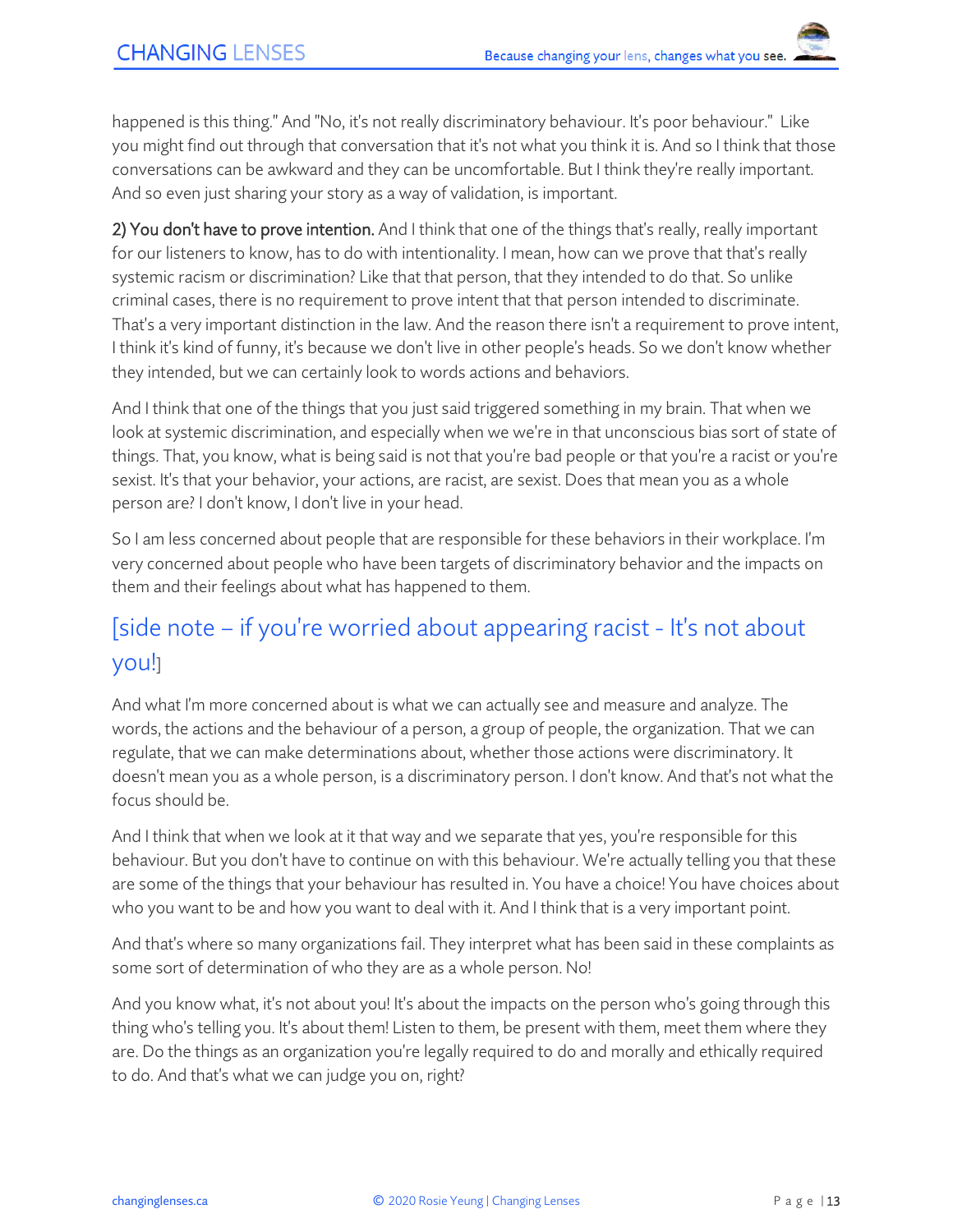3) Draw on your support networks. And so I think that, when people are going through this, you know, another piece of advice I'd like to give people, is to draw deeply on the well of their networks, of the support that they have. There is a well there that sometimes we don't realize until we go through something like this. And you find out that there are more people there who want to support you than you ever knew before. They will help you get through. There are people who are walking right beside you, if only you'd let them.

Rosie: Really powerful words, Shanaaz. Something I'll add to the part you ended with around the support network is, if you're going through something, your network may not look like what you expect. And perhaps people that have been your support network all along, they haven't been through what you're going through. And so, very legitimately, sometimes they can't understand or they won't be able to support you in that way. But then there are other people out there. I mean, Shanaaz is awesome that even you, yourself, you didn't know that there were other people out there until you found them through LinkedIn. And then through meeting people, they introduce you to other people.

It's like, oh, you're really not alone. Like there's a whole group of individuals that have had experiences. And that shared connection in that shared talking about it and starting the healing is so important. So I'm glad you found that. And I hope that for anyone else, who's looking for that and not finding it maybe through their normal places - or perhaps they've even been rejected. Like you shared Shanaaz that former colleagues of yours weren't there for you when you thought they would be. So that's sad, but it's normal. But there are other people out there who are supportive and you may just not know them yet, but they're there.

Shanaaz: Yeah. And I think it's, you know, when you are able to tap into networks of support, what you're also tapping into, is spaces where people want to share. So they want to share their experiences. And sort of being able to situate yourself in the context of, okay, I'm going through this.

I'm not the only one. And having that access to their information, their stories. That empowers me. And so, the advocacy I want to do in the future around, you know, tearing down the walls of discrimination and sort of the structures that need to be revised, is how do we help people find other spaces of power. And I think that, you know, not everybody will want that. Not everybody needs that and that's fine. But some people will. And that's where we have to keep going back and looking at the relationships to power and how we share it because sharing power is about being better.

At the end of the day, you know, I'm just really glad to have this conversation. The conversations that you bring to the public through this podcast and the space that you give is about sharing power. And that is powerful and so important as we continue forward with these issues, which are not going away anytime soon.

#### Contacting Shanaaz for further support

Rosie: Thank you for saying that, and you're totally right. I'm so honored that you're able to come here today and just share so much of not only your personal story, but really good thoughts, good insights, inspirational ideas for how things could be better. Just even thinking back to what you've said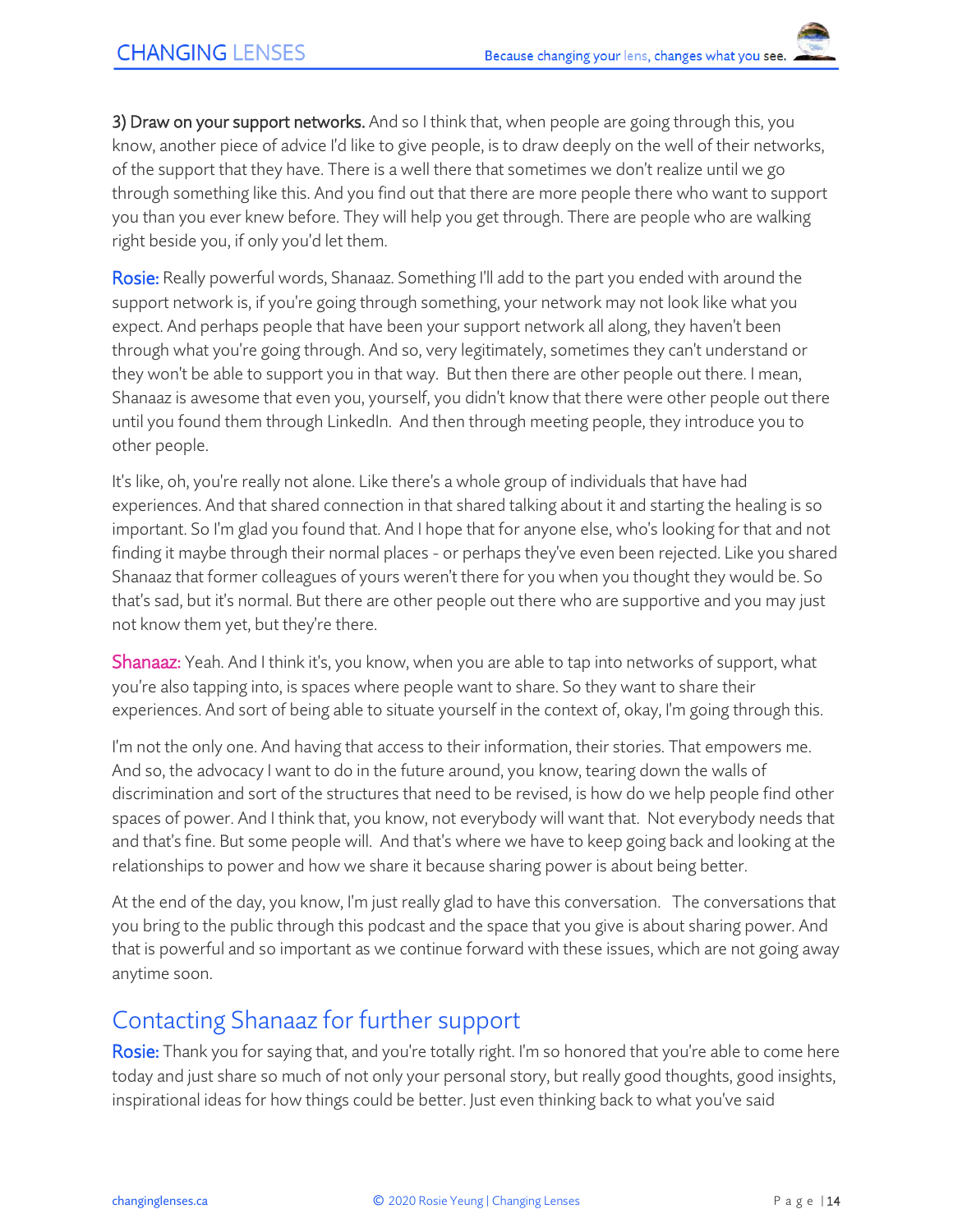repeatedly around finding that network, sharing your stories, sharing power. I can imagine a lot of people would want to follow up with you and maybe have some questions or share their own stories. Are you open to being reached in any way?

Shanaaz: Yeah, absolutely. Right now, the best way for people to reach me is on LinkedIn. And I know you can publish the details on your website.

Rosie: Yes.

Shanaaz: And when we, you know, I hope to see a website up in the coming weeks. And there will be ways to contact me and others that are sort of working on these issues. And the big piece of that work is supporting people in the sharing of their stories, informing the advocacy work, just letting people know that they're not alone. And so I speak to people about their experiences. I try to think strategically about some of the advocacy wins we could get without having to go to court.

And I've heard from many people that I've spoken to that just speaking with me has been therapeutic, that they see themselves. I see myself. When I, you know, hear these stories and people share with me, I'm always struck by how much we have in common. And it's humbling when people share with you. And, you know, just grateful that they do because so much more is going to come from those conversations.

So, absolutely. People can reach out to me.

Rosie: Thank you for offering that. I know that many people would benefit, and I'm sure they're probably already excitedly looking you up. And thank you for the work you're doing. We wish you all the best with the launch of your website. And as you said, this is sadly, it's kind of just the beginning because there is so much work to do out there.

But I have a lot of hope for the future, knowing that you're on the case [laughs], and you're working on this stuff. So I'm just really inspired by how you turned your own situation into something that is a force for good, and that will benefit a lot of people out there that really need that.

So thank you for your courageous and inspirational and ground-breaking work that you're doing. And thank you for being a guest today on Changing Lenses.

**Shanaaz:** Thank you so much for having me.

#### Outro

#### [outro music plays]

Thanks for joining us – I hope today's episode helped to change your lens and expand your worldview. If you enjoyed listening, please rate and subscribe to Changing Lenses, available wherever you get your favourite podcasts. For more about how I'm changing my lens, please check out my website at changinglenses.ca. You'll also find the shownotes and transcripts for each episode, and you can leave comments or questions, or send me a message – I would love to hear from you!